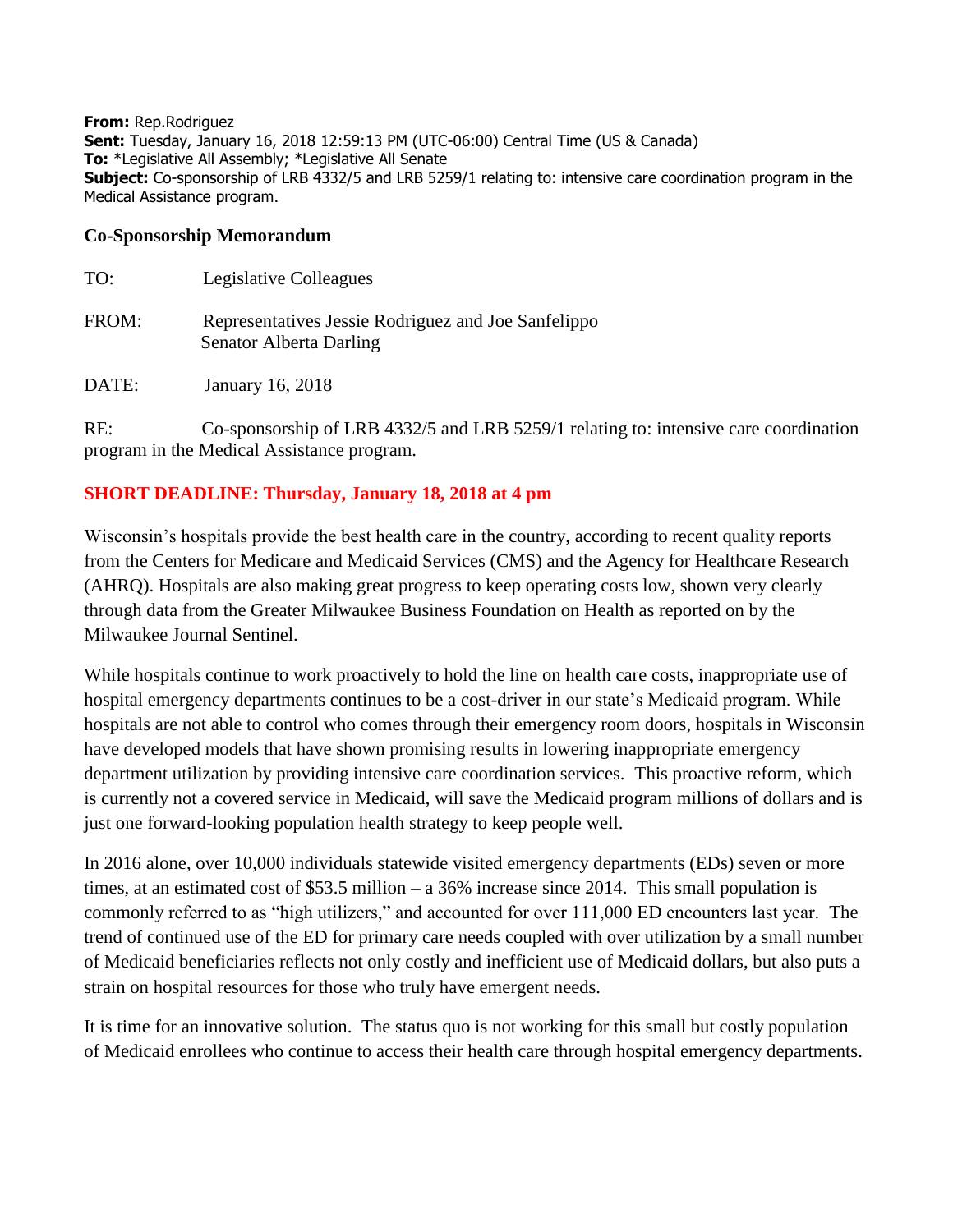This legislation creates a time limited pilot program to encourage hospitals across the state to create innovative intensive care coordination programs.

With data and support from the Wisconsin Hospital Association, the Milwaukee Health Care Partnership, Aurora Health Care, and Ascension Wisconsin, we developed a Medicaid pilot to bridge the care coordination gap that exists for these patients, many of whom have complex health needs or are otherwise high-cost patients who have not responded to traditional case management. The pilot funds reimbursement for hospitals to provide intensive care coordination to high utilizers for up to two six month periods.

These coordinators will help Medicaid patients understand and effectively interact with Wisconsin's high quality, integrated health care delivery system, establish and maintain a relationship with a primary care provider, connect with the enrollee's managed care organization, and ensure appropriate supports exist outside of the hospital. As several presenters discussed during a recent legislative briefing hosted by Senators Vukmir and Erpenbach and Representatives Sanfelippo and Kolste, this kind of intensive care coordination shows an effective means of using hospital resources to improve population health, improve outcomes for patients, keep patients out of the hospital when their visit isn't necessary and lower costs for the Medicaid program.

By addressing these needs, data shows that we can make great strides in reducing ED visits with a relatively short intervention. For example, of 255 patients treated at two Milwaukee hospitals (Aurora St. Luke's and Sinai), there was an **average reduction in ED visits of 44%** after 6 months. For those patients for whom there are now longer-term results, there was a **stunning 77% reduction in ED visits** between months 7-12. Wheaton Franciscan St. Joseph Campus, part of Ascension in Milwaukee also implemented a care coordination program which had tremendous results, lowering hospital emergency department visits by 5,000 after the program was implemented, reducing readmissions for patients with chronic heart failure by 10%.



## **Aurora Sinai ED Visits by Patient Cohort**